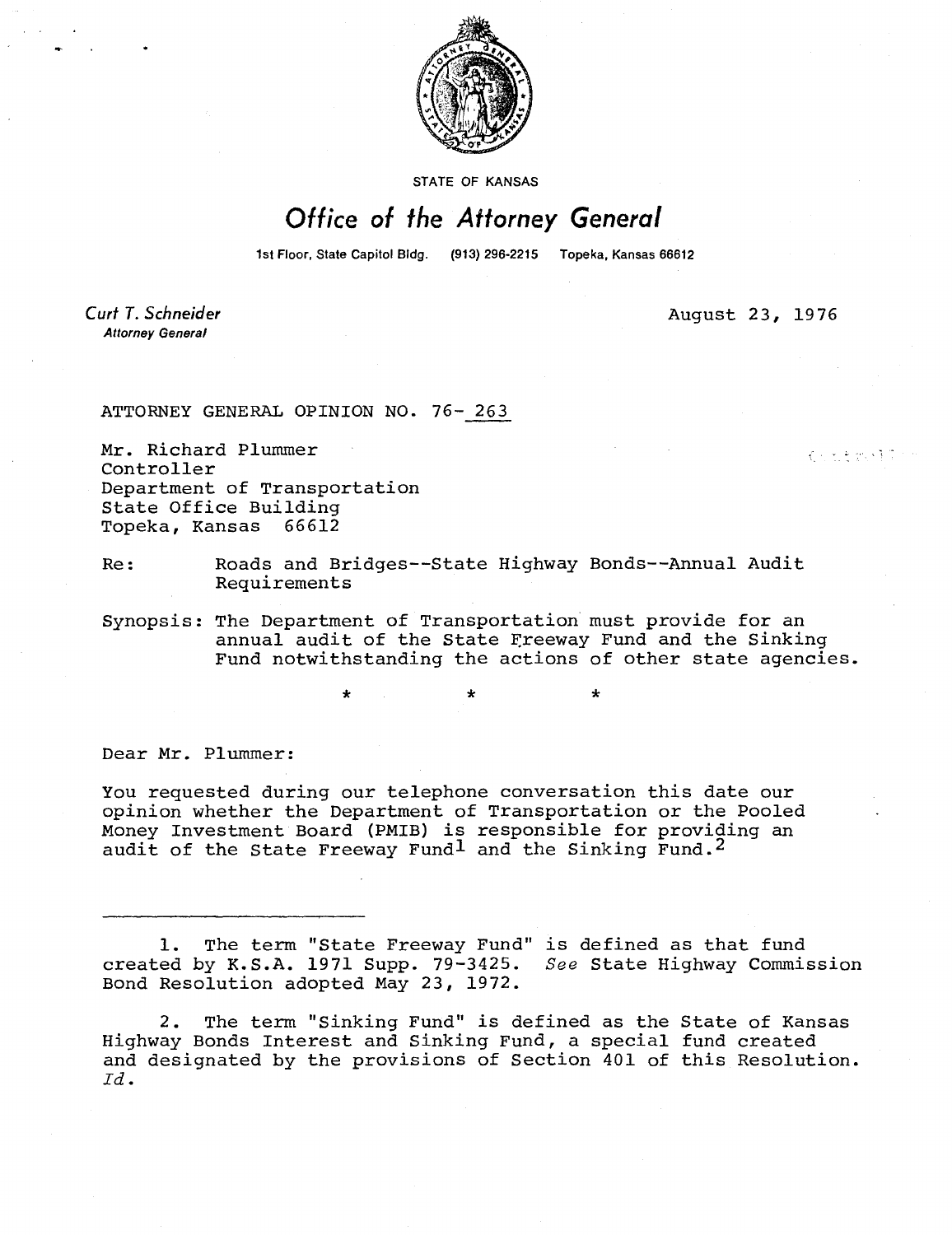Mr. Richard Plummer Page Two August 23, 1976

Your attention is directed to the provisions of Section 502 of the State Highway Commission Bond Resolution which in pertinent part provides:

> "The Commission further covenants that promptly after the close of each fiscal year it will cause an audit of the books and accounts of the Commission with respect to the State Freeway Fund and the Sinking Fund for the preceding fiscal year to be made by an independent firm of certified public accountants of recognized ability and standing to be chosen by the Commission. . . ." [Emphasis added.]

We also note the provisions of Section  $2(h)$ , Chapter 297, Laws of 1976.

经验

 $"(h)$  The pooled money investment board shall provide for an examination of the investment program annually. The examination shall include an evaluation of current investment policies and practices and of specific investments of the funds in relation to the standards and objectives set forth in subsection (a) and other criteria as may be appropriate, and recommendations relating to the investment policies and practices and to specific investments of the funds as are considered necessary or desirable."

There appears to be some misunderstanding as to who has the primary responsibility for performing an annual audit on the two funds in question. At the outset we think it necessary to point out that the annual investment program examination by the PMIB does not in itself require an audit per se unless the Board choses to use that tool to assist it with its statutory duties. On the other hand, the Department of Transportation by virtue of the bond covenants, as delineated in the bond resolution, unquestionably has a contractual duty to provide an audit of the two funds in question as above quoted. This responsibility is wholly independent of any other act by the PMIB or any other state agency.

Accordingly, it is the opinion of this office that the Bond Resolution obligates the Department of Transportation to have an annual audit